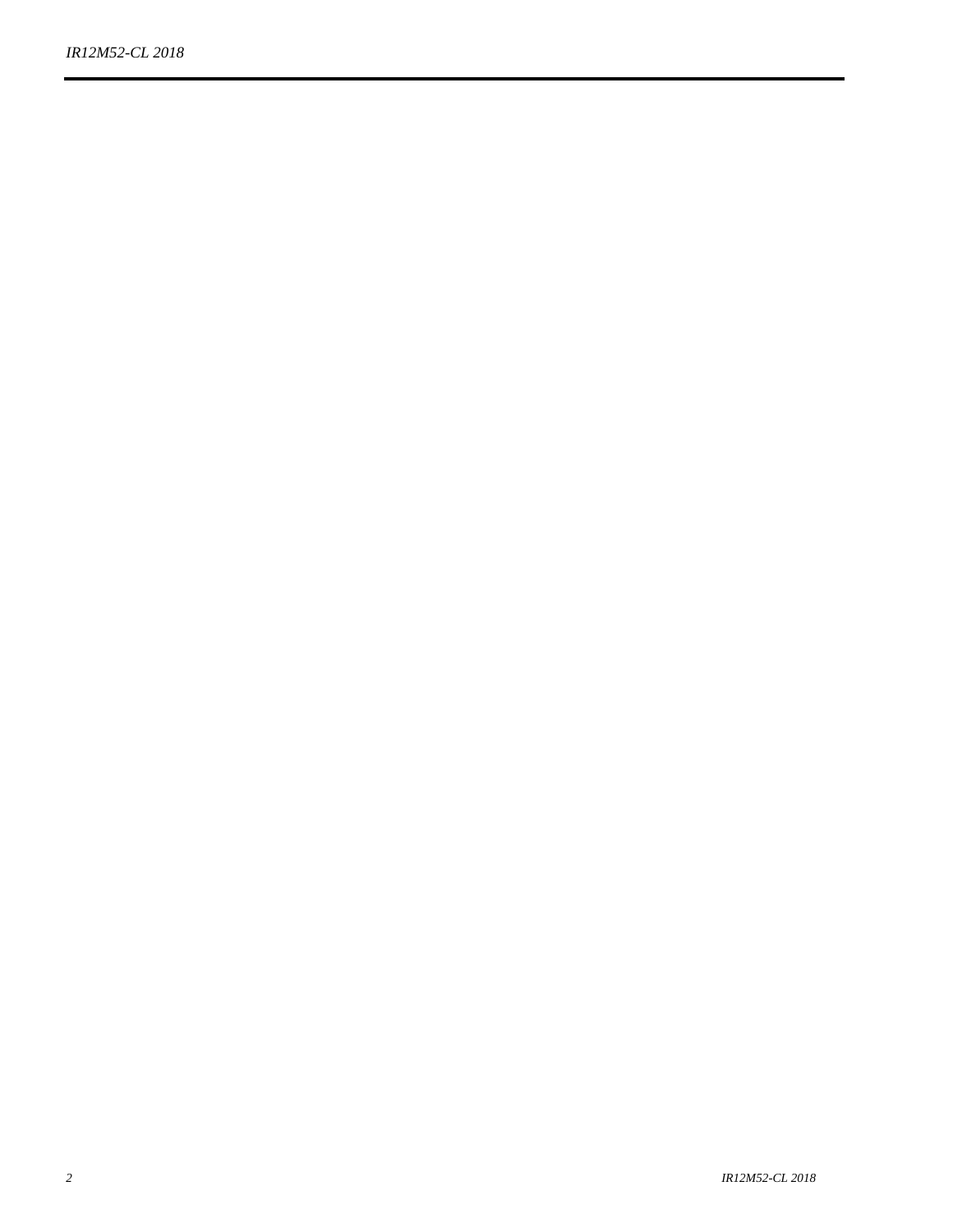# *Commissioning*

| I |
|---|
|   |
|   |

## **WARNING!**

**Do not run this equipment for longer than 6 hours, or use this equipment for regular operation, in the absence of a heat load for which the system is designed. Failure to comply with these instructions, or failure to follow the steps in this manual will void the manufacturer's warranty and may damage the equipment, or result in a reduced operating life of some components, leading to early equipment failure.** 

*For machines with 410A refrigerant use manifold sets range up to 800 psig on the high side and 250 psig on the low side with a 250psig low side retard. \*VM* 



**Before switching on the unit, the following checklist should be completed by ClimateWorx authorized personnel only. Failure to do so may damage the unit and void warranty.** 

|           |                                                                                                                                                                                                                                                                                                                                                                                              | Serial no. | <u> 1986 - Jan Samuel Barbara, poeta poeta poeta poeta poeta poeta poeta poeta poeta poeta poeta poeta poeta poe</u>                                                                                                                                                                                                                                                          |
|-----------|----------------------------------------------------------------------------------------------------------------------------------------------------------------------------------------------------------------------------------------------------------------------------------------------------------------------------------------------------------------------------------------------|------------|-------------------------------------------------------------------------------------------------------------------------------------------------------------------------------------------------------------------------------------------------------------------------------------------------------------------------------------------------------------------------------|
| Client    |                                                                                                                                                                                                                                                                                                                                                                                              |            |                                                                                                                                                                                                                                                                                                                                                                               |
| Location  | $\mathbf{I}$ . The contract of the contract of $\mathbf{I}$                                                                                                                                                                                                                                                                                                                                  | Unit no.   | $\ddot{\phantom{a}}$ : $\ddot{\phantom{a}}$ , $\ddot{\phantom{a}}$ , $\ddot{\phantom{a}}$ , $\ddot{\phantom{a}}$ , $\ddot{\phantom{a}}$ , $\ddot{\phantom{a}}$ , $\ddot{\phantom{a}}$ , $\ddot{\phantom{a}}$ , $\ddot{\phantom{a}}$ , $\ddot{\phantom{a}}$ , $\ddot{\phantom{a}}$ , $\ddot{\phantom{a}}$ , $\ddot{\phantom{a}}$ , $\ddot{\phantom{a}}$ , $\ddot{\phantom{a}}$ |
| Tested by | $\ddot{\phantom{a}}$ : $\dddot{\phantom{a}}$ , $\dddot{\phantom{a}}$ , $\dddot{\phantom{a}}$ , $\dddot{\phantom{a}}$ , $\dddot{\phantom{a}}$ , $\dddot{\phantom{a}}$ , $\dddot{\phantom{a}}$ , $\dddot{\phantom{a}}$ , $\dddot{\phantom{a}}$ , $\dddot{\phantom{a}}$ , $\dddot{\phantom{a}}$ , $\dddot{\phantom{a}}$ , $\dddot{\phantom{a}}$ , $\dddot{\phantom{a}}$ , $\dddot{\phantom{a}}$ | Date       | $\ddot{\phantom{a}}$ , and the contract of the contract of the contract of the contract of the contract of the contract of the contract of the contract of the contract of the contract of the contract of the contract of the contrac                                                                                                                                        |

### *General*



Switch off main power isolator and all branch circuit breakers/fuses.

- Remove all transit bolts and fixtures.
- $\Box$  Check for smooth rotation of all fan blades.
- Check drain pipe connected and fitted with 100mm minimum air trap.
- **Verify water flows away freely from drain pipe.**
- Check air filter fitted and direction of airflow pointing into the unit.
- Check all electrical connections are tight.
- Check main power and interconnecting control wires installed are suitably sized to cope with the imposed load marked on the unit serial plate.
- Verify any short circuit in power branch circuits and control transformer circuits.
- Check supply voltage within  $\pm$  10% of the values marked in the unit serial plate.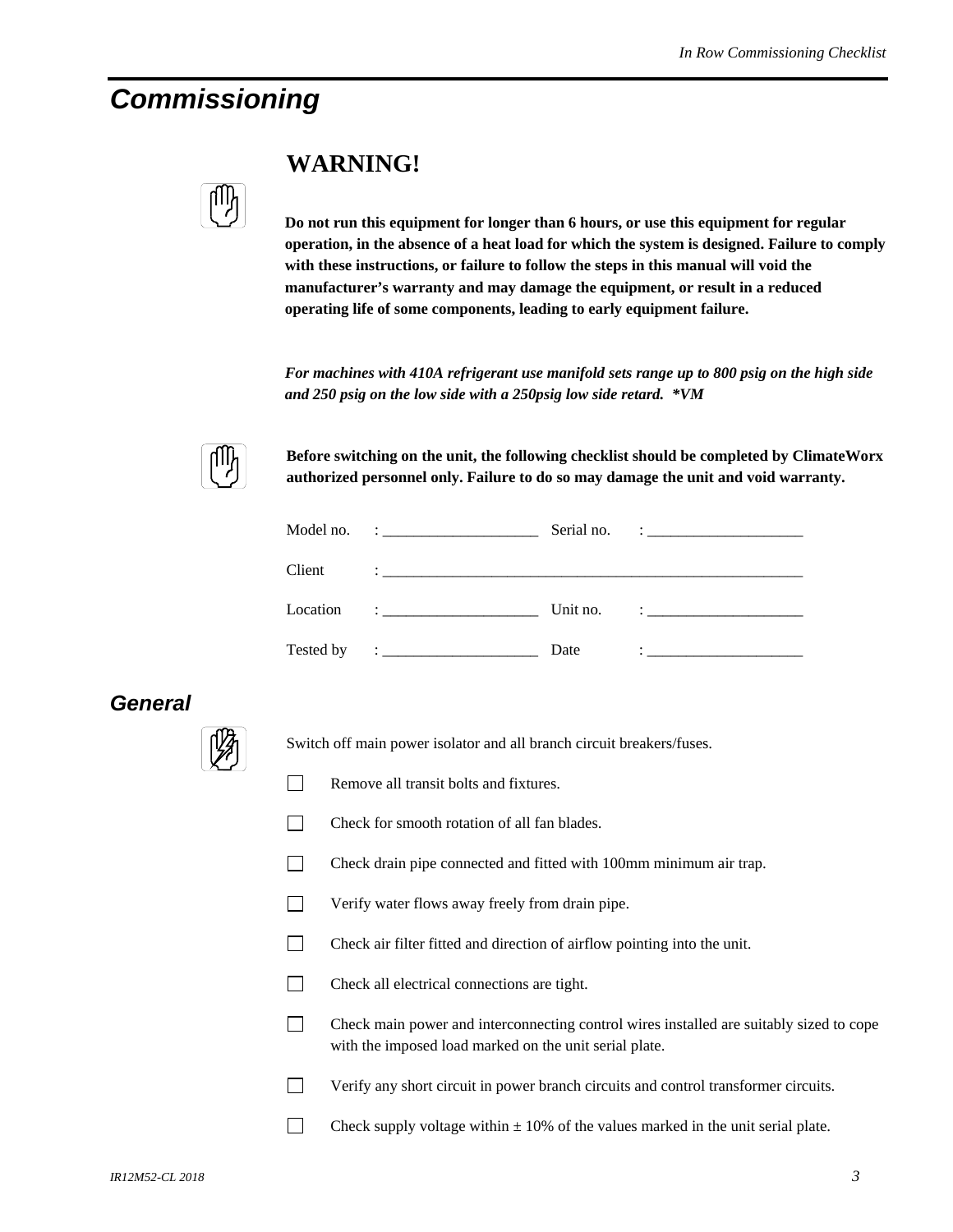Record supply voltage : L1 - : \_\_\_\_\_\_\_\_\_\_ V

 $L2 - : \_$ 



The fans will start after the following procedure. Make sure the fans are ready to run.

Switch on the control transformer and fan circuit breakers, and power up the unit. The unit is factory programmed to automatic startup when power applied. Manually turn on the unit if necessary.

П Record the input and output voltage of transformers :

| Transformer TX1 - | Primary                        |  |  |
|-------------------|--------------------------------|--|--|
|                   | Secondary tapping $1:$ _______ |  |  |
|                   | Secondary tapping 2 :          |  |  |

 $\Box$  Check that all fans are operating simultaneously

Test "Low airflow" alarm.

Test "Filter dirty" alarm.

 Review Voltage % reading on page 1 of settings. If the reading is less than 95% or greater than 105% go to the setting page 6, log in with level 1 password and scroll down until you get to item "Volt adjust". Adjust this setting until the reading on page 1 of settings is within the range above (adjusting up decreases percentage on readings and adjusting down increases percentage on readings).

#### *Chilled water circuit*



Switch off main isolator and all branch circuit breakers/fuses.

- Check chilled water supply pipe fitted and direction of water flow correct.
- $\Box$  Check for any sign of water leak.
- Check air purged from the cooling coil.
- Check valve manual override operation.

#### *Air-cooled condenser*



Make sure the main isolator on the condenser power box is switched off.



 $\Box$  Check that condenser fans rotate freely.

Check supply voltage within  $\pm$  10% of the values marked in the unit serial plate.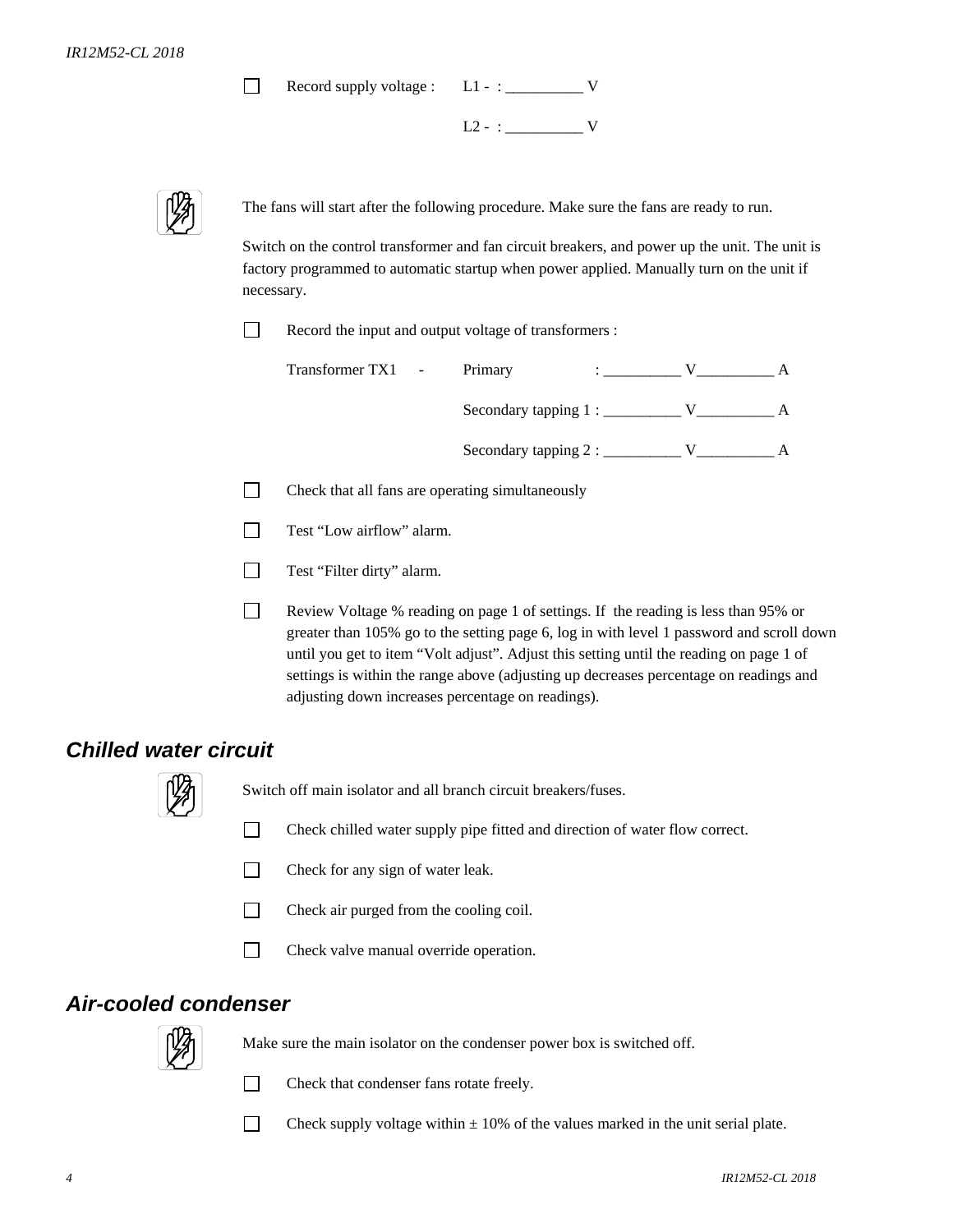Record supply voltage : L1 - L2 : \_\_\_\_\_\_\_\_\_\_ V

 L2 - L3 : \_\_\_\_\_\_\_\_\_\_ V L3 - L1 : \_\_\_\_\_\_\_\_\_\_ V

Insert a jumper wire on the condenser interlock terminals. Switch on the main isolator on the condenser power box.

 $\Box$  Check the rotation direction of the condenser fans. Interchange two power wires if the rotation is reversed.

Record the running current of the condenser fan motors

Fan 1 -L1 : \_\_\_\_\_\_\_\_\_\_ A L2 : \_\_\_\_\_\_\_\_\_\_ A L3 : \_\_\_\_\_\_\_\_\_\_ A

Fan 2 -L1 : \_\_\_\_\_\_\_\_\_\_ A L2 : \_\_\_\_\_\_\_\_\_\_ A L3 : \_\_\_\_\_\_\_\_\_\_ A

Switch off the main isolator and remove jumper wire. Switch on main isolator again for commissioning of the refrigeration system.

#### *Refrigeration system*



 $\Box$  Check signs of oil leak

Follow the instruction in the section "Charging" in the Installation guide to properly charge the refrigeration circuit if this has not been done already. It is generally the responsibility of the installing contractor to assure the proper charging of the system.



 $\Box$  Check refrigerant lines

Follow the instruction in the section "Refrigerant Pipe work Installation" in the Installation guide to ensure the proper placement of traps in the pipe work, proper pipe sizes have been used and that the lines have been connected properly (hot gas to hot gas, liquid to liquid etc.).

**Cooling Only:** Switch on main power isolator to turn on the unit. Adjust the temperature setpoint to energize the compressor.



Record the compressor operating pressures:

Normal refrigerant operating pressures at 22°C (72°F), 50% R.H are:

*R-410A: Suction Pressure 115 to130 psig / Discharge Pressure 380 to 425 psig* 

 Note: Discharge pressure may vary with outdoor ambient conditions. Adjustment to the low ambient control device (regulating valve, manual bypass valve if equipped, condenser fan speed control or condenser ORI valve) may be necessary.

Discharge : \_\_\_\_\_\_\_\_\_\_\_ psig Temperature : \_\_\_\_\_\_\_\_\_\_\_ ° F

Suction : \_\_\_\_\_\_\_\_\_\_ psig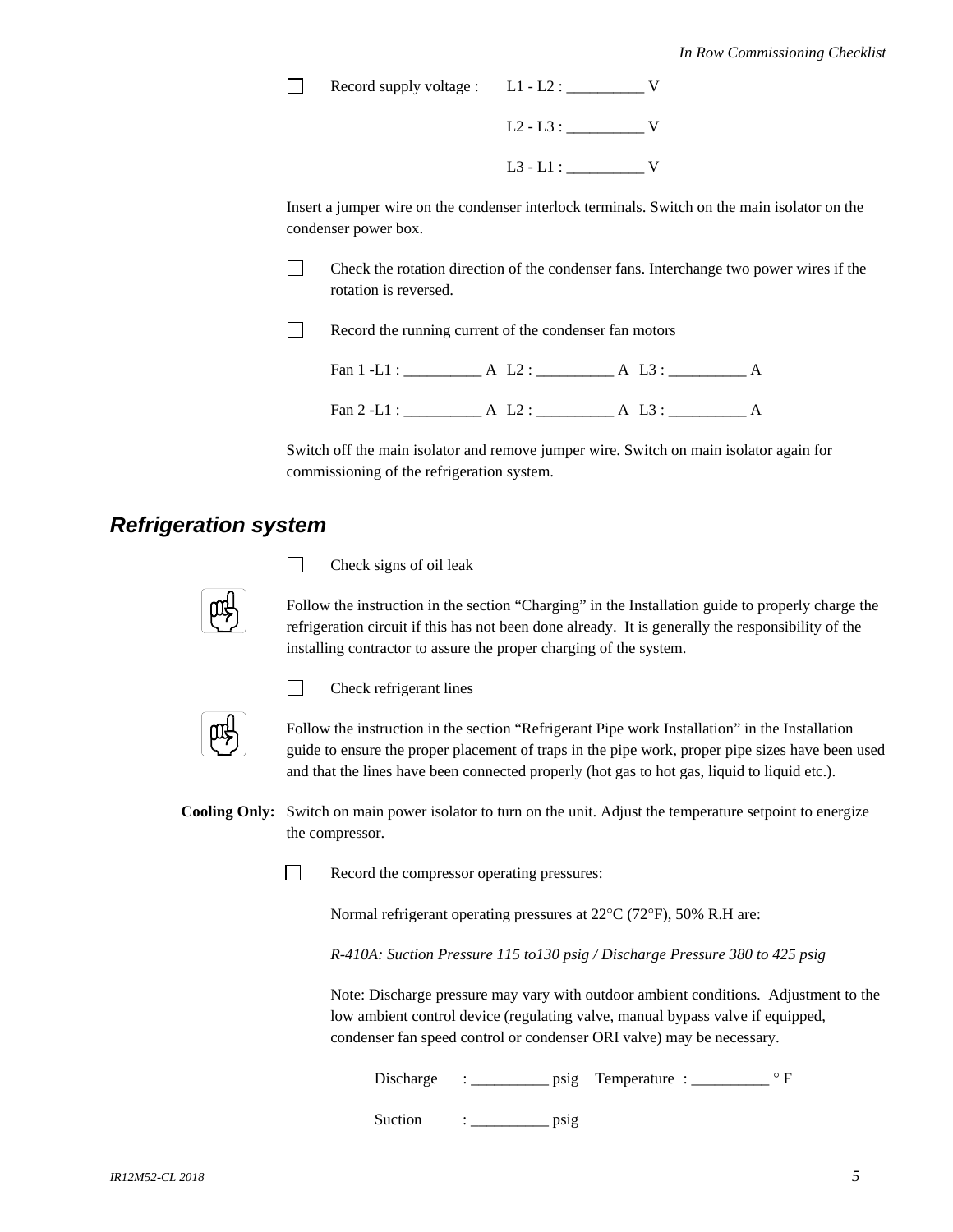| Record room conditions:                                                                  |
|------------------------------------------------------------------------------------------|
| Temperature : C Humidity : _______ % RH                                                  |
| Record the superheat: Normal superheat is $10-12^{\circ}F(10-15^{\circ}F$ at Compressor) |
| $\mathrm{^{\circ}F}$                                                                     |
| Record the subcooling: Normal subcooling is $12-19^0F$                                   |
| $\mathrm{^{\circ}F}$                                                                     |
| Record the compressor running current                                                    |
| L1: A<br>L2: A<br>L3:                                                                    |

## *Settings Summary*

The following tables summarize the settings in each page. Record the current settings. Use this as a reference in the future if any settings get changed. Record any new settings and keep record with the equipment.

| Page 3:             | Configuration 1 | Date:          |                 |                       |
|---------------------|-----------------|----------------|-----------------|-----------------------|
| <b>Description</b>  | Range           | <b>Default</b> | <b>Units</b>    | <b>Actual Setting</b> |
| No. of duty unit    | $1 - 16$        | 1              |                 |                       |
| *Temp. set point    | 12-30           | 22             | $\rm ^{\circ}C$ |                       |
| *Temp. set point    | 53-86           | 72             | °F              |                       |
| Humid. Set point    | $30 - 80$       | 50             | % RH            |                       |
| Ht/Dehum/Hum Fan    | 10-100          | 80             | $\%$            |                       |
| <b>Standby Fan</b>  | $0-100$         | 10             | $\%$            |                       |
| Cooling Min Fan     | 10-100          | 65             | $\%$            |                       |
| Cooling Max Fan     | 10-100          | 90             | $\%$            |                       |
| CW Valve Start - Pt | 10-100          | 20             | $\%$            |                       |
| Discharge Set - Pt  | 10-500          | 275            | Ps              |                       |
| Discharge Dead Bd   | $1-50$          | 10             | Ps              |                       |
| Water Reg Min AO    | 10-100          | 20             | $\%$            |                       |
| Comp Max Speed      | $0 - 7200$      | 5400           | <b>RPM</b>      |                       |
| Comp Min Speed      | 0-7200          | 1800           | <b>RPM</b>      |                       |
| Comp Hum Speed      | 0-7200          | 3600           | <b>RPM</b>      |                       |

\*Display changes to °F when Temp Units on Page 3 settings is set to °F

| Page 4:            | Configuration 2    |                |              |                       |
|--------------------|--------------------|----------------|--------------|-----------------------|
| <b>Description</b> | Range              | <b>Default</b> | <b>Units</b> | <b>Actual Setting</b> |
| Baud rate          | 1200-19.2k         | 9600           | bps          |                       |
| On/Off mode        | Local/Remote/Timer | Local          |              |                       |
| Auto changeover    | 0-9999             | 24             | hours        |                       |
| Warm-up period     | $0-180$            | 120            | seconds      |                       |
| Fan purge delay    | $0-9999$           | 120            | seconds      |                       |
| Comp. elapse       | 30-300             | 180            | seconds      |                       |
| Comp. Min time     | 30-300             | 180            | seconds      |                       |
| Pos. start delay   | $0 - 600$          | 180            | seconds      |                       |
| Humid. Fault delay | $0-9999$           | 900            | seconds      |                       |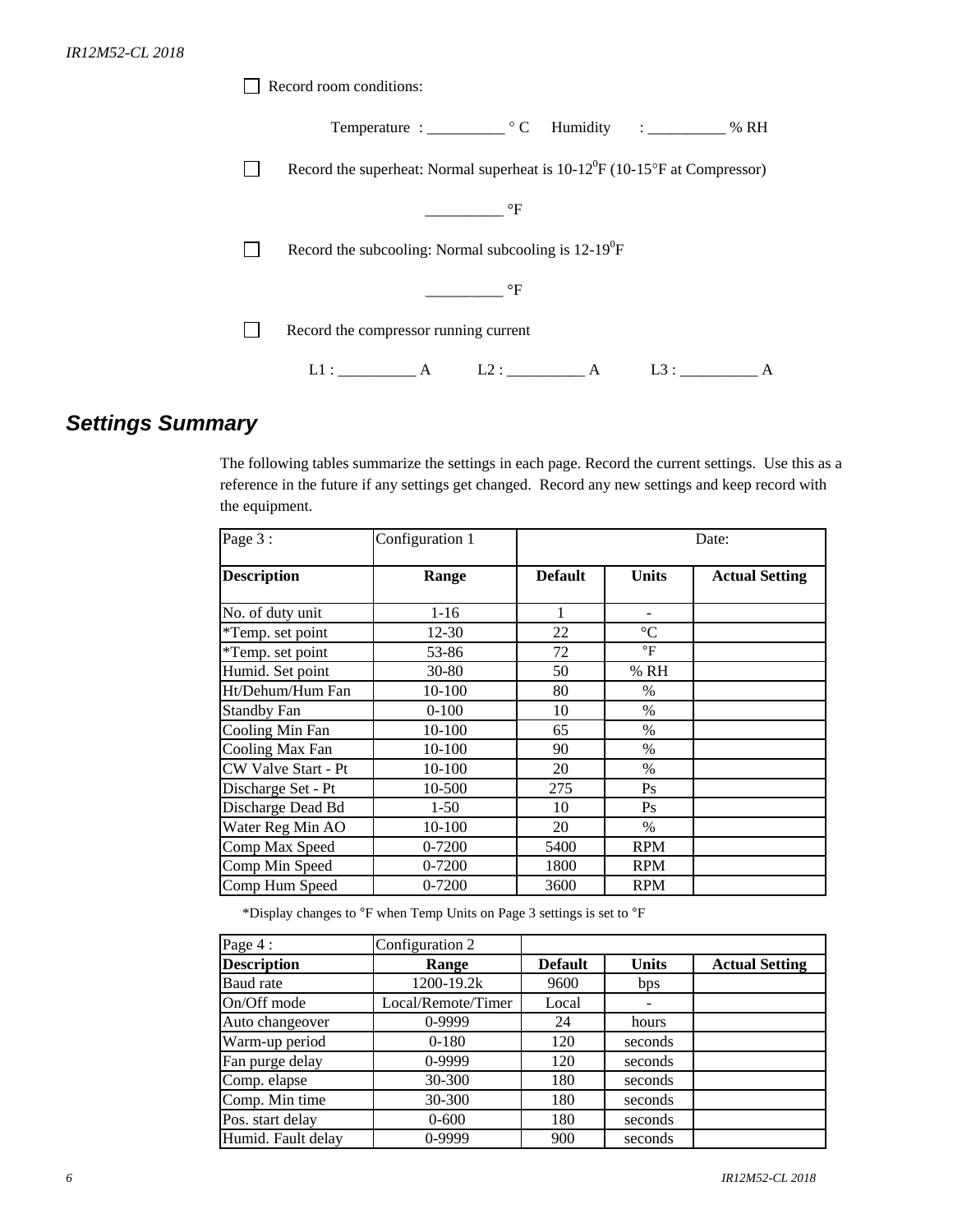| Liquid H/L Fault delay | 0-60                      | 60      | seconds |  |
|------------------------|---------------------------|---------|---------|--|
| *Temp. units           | $\rm ^{\circ}C/^{\circ}F$ | $\circ$ |         |  |
| Sensor display         | Unit/Site                 | Unit    | -       |  |
| Language               | English/Chinese           | English |         |  |
| Control Sensor         | Return/Supply/Mix         | Return  |         |  |

\*Display changes to °F when Temp Units on Page 3 settings is set to °F

| Page 5:                   | Configuration 3 |                         |                              |                       |
|---------------------------|-----------------|-------------------------|------------------------------|-----------------------|
| <b>Description</b>        | Range           | <b>Default</b>          | <b>Units</b>                 | <b>Actual Setting</b> |
| *Temp. dead band          | $0 - 10$        | $\overline{2}$          | $\overline{C}$               |                       |
| *Relaxed band Temp        | $0 - 20$        | $\overline{5}$          | $\overline{C}$               |                       |
| *Temp. dead band          | $0 - 18$        | $\overline{4}$          | $\mathrm{^{\circ}F}$         |                       |
| *Relaxed band Temp        | $0 - 36$        | 9                       | $\overline{\text{}}$         |                       |
| Hum. Dead band            | $0 - 30$        | $\overline{6}$          | %RH                          |                       |
| <b>Relaxed band Humid</b> | $0 - 50$        | 20                      | %RH                          |                       |
| *Prop. band Cool          | $1 - 10$        | $\overline{2}$          | $\rm ^{\circ}C$              |                       |
| *Prop. band Heat          | $1 - 10$        | $\overline{2}$          | $\overline{C}$               |                       |
| *Prop. band Cool          | $2 - 18$        | $\overline{\mathbf{4}}$ | $\overline{\mathrm{F}}$      |                       |
| *Prop. band Heat          | $2 - 18$        | $\overline{4}$          | $\mathrm{P}$                 |                       |
| Prop. band Humid          | $2 - 10$        | 3                       | %RH                          |                       |
| Prop. band Dehum          | $2 - 10$        | $\overline{3}$          | %RH                          |                       |
| Temp. I-time              | $1 - 6000$      | 1800                    | seconds                      |                       |
| Humid. I-time             | 1-6000          | 1800                    | seconds                      |                       |
| Temp. D-time              | $0 - 61$        | 15                      | $\blacksquare$               |                       |
| Humid. D-time             | $0 - 94$        | 15                      | $\overline{\phantom{0}}$     |                       |
| Humid. Control            | Enable/Disable  | Enable                  | $\qquad \qquad \blacksquare$ |                       |
| <b>Reheat Control</b>     | Enable/Disable  | Enable                  | $\qquad \qquad \blacksquare$ |                       |
| Dehum. Control            | Enable/Disable  | Enable                  | $\overline{\phantom{0}}$     |                       |
| Free Cooling Control      | Enable/Disable  | Disable                 | $\overline{a}$               |                       |
| *Free Cooling T/D         | $3 - 7$         | 3                       | $\rm ^{\circ}C$              |                       |
| *Free Cooling H/L         | $4 - 12$        | 7.2                     | $\overline{C}$               |                       |
| *Free Cooling T/D         | $6 - 14$        | 6                       | $\mathrm{P}_{\mathrm{F}}$    |                       |
| *Free Cooling H/L         | 39-54           | 45                      | $\mathrm{^{\circ}F}$         |                       |
| Damper end switch         | 30-180          | 30                      | seconds                      |                       |
| delay                     |                 |                         |                              |                       |
| Temp Control              | Avg/Max         | Avg                     | $\overline{\phantom{0}}$     |                       |

 $^{\rm *}$  Display changes to  $^{\rm o}{\rm F}$  when Temp Units on Page 3 settings is set to  $^{\rm o}{\rm F}$ 

| Page 6:             | Configuration 4      |                |                 |                       |
|---------------------|----------------------|----------------|-----------------|-----------------------|
| <b>Description</b>  | Range                | <b>Default</b> | <b>Units</b>    | <b>Actual Setting</b> |
| <b>System Type</b>  | CHW/Single/Dual      | Dual           |                 |                       |
| <b>Control Mode</b> | Auto/Manual          | Auto           |                 |                       |
| Restart delay       | 0-9999               | 10             | seconds         |                       |
| Network address     | 1-99                 |                | F               |                       |
| <b>Sensor Mode</b>  | Local/Remote/Disable | Local          |                 |                       |
| Heater Min. On      | $0-100$              | $\theta$       | $\%$            |                       |
| Cool Min. On        | $0-100$              | $\theta$       | $\%$            |                       |
| *R. Temp Hi limit   | 12-37                | 30             | $\rm ^{\circ}C$ |                       |
| *R. Temp Low limit  | $5 - 30$             | 15             | $\rm ^{\circ}C$ |                       |
| *R. Temp Hi limit   | 53-99                | 86             | $\mathsf{P}$    |                       |
| *R. Temp Low limit  | 41-86                | 59             | $\mathsf{P}$    |                       |
| R. Humid. Hi limit  | 50-90                | 70             | %RH             |                       |
| R. Humid Lo limit   | 20-50                | 30             | %RH             |                       |
| *S. Temp Hi limit   | 12-37                | 30             | $\rm ^{\circ}C$ |                       |
| *S. Temp Low limit  | $5 - 30$             | 15             | $\rm ^{\circ}C$ |                       |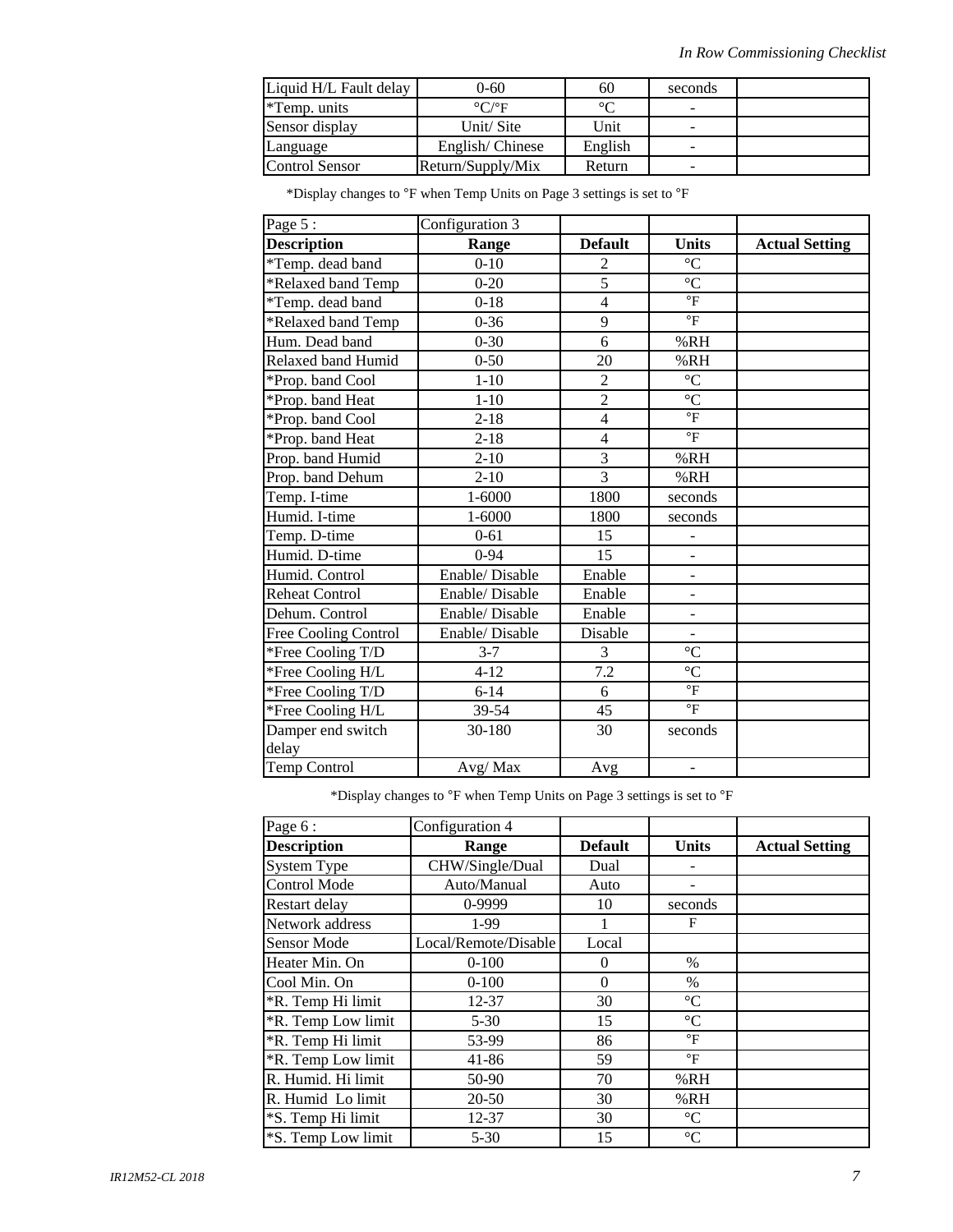#### *IR12M52-CL 2018*

| *S. Temp Hi limit      | 53-99     | 86       | $\mathsf{P}$    |  |
|------------------------|-----------|----------|-----------------|--|
| *S. Temp Low limit     | 41-86     | 59       | $\mathsf{P}$    |  |
| S. Humid. Hi limit     | 50-90     | 70       | %RH             |  |
| S. Humid Lo limit      | $20 - 50$ | 30       | %RH             |  |
| Volt Hi limit          | 102-120   | 115      | $\%$            |  |
| Volt Low limit         | 80-98     | 85       | $\%$            |  |
| Volt adjust            | 80-120    | 100      | $\%$            |  |
| <i>*R.</i> temp offset | $+5/-5$   | $\Omega$ | $\rm ^{\circ}C$ |  |
| <i>*R.</i> temp offset | $+10/-10$ | $\Omega$ | $\mathsf{P}$    |  |
| R. hum offset          | $+10/-10$ | 0        | %RH             |  |
| *S. temp offset        | $+5/-5$   | $\Omega$ | $\rm ^{\circ}C$ |  |
| *S. temp offset        | $+10/-10$ | 0        | $\mathsf{P}$    |  |
| S. hum offset          | $+10/-10$ | $\Omega$ | %RH             |  |

\*Display changes to °F when Temp Units on Page 3 settings is set to °F

| Page 7:                   | Configuration 5 |                  |                          |                       |
|---------------------------|-----------------|------------------|--------------------------|-----------------------|
| <b>Description</b>        | Range           | <b>Default</b>   | <b>Units</b>             | <b>Actual Setting</b> |
| *Max Superheat Temp       | $2 - 20$        | 10               | $\rm ^{\circ}C$          |                       |
| *Max Superheat Temp       | $36 - 68$       | 50.0             | $\mathrm{P}$             |                       |
| *Min Superheat Temp       | $1-10$          | 7                | $\rm ^{\circ}C$          |                       |
| *Min Superheat Temp       | $34 - 50$       | 44.6             | $\mathrm{^{\circ}F}$     |                       |
| *Dehum SH offset          | $1 - 10$        | 6                | $\rm ^{\circ}C$          |                       |
| *Dehum SH offset          | $34 - 50$       | 42.8             | $\mathrm{^{\circ}F}$     |                       |
| E TX Max Step             | $0 - 750$       | 450              |                          |                       |
| E TX Min Step             | $0 - 750$       | 100              | $\overline{\phantom{a}}$ |                       |
| Valve Adjust Time         | 10-360          | 60               | seconds                  |                       |
| <b>Initial Valve Step</b> | $0 - 750$       | 250              |                          |                       |
| <b>Low Pressure Reset</b> | 20-100          | 60               | psi                      |                       |
| E TX Valve Step           | $2 - 20$        | 4                |                          |                       |
| Comp1 VFD Speed           | 1200-7200       | $\boldsymbol{0}$ | rpm                      |                       |
| Comp 2 VFD Speed          | 1200-7200       | $\boldsymbol{0}$ | rpm                      |                       |
| Fan Run Time Reset        |                 |                  |                          |                       |
| Comp 1 Run Time Reset     |                 |                  |                          |                       |
| Comp 2 Run Time Reset     | ٠               |                  | -                        |                       |
| Heater 1 Run Time Reset   | $\overline{a}$  | -                | $\overline{\phantom{a}}$ |                       |
| Heater 2 Run Time Reset   | L,              | -                | $\overline{\phantom{a}}$ |                       |
| Heater 3 Run Time Reset   |                 |                  |                          |                       |
| Humid Run Time Reset      |                 |                  |                          |                       |

 $^*$ Display changes to  $^{\mathrm{o}}\mathrm{F}$  when Temp Units on Page 3 settings is set to  $^{\mathrm{o}}\mathrm{F}$